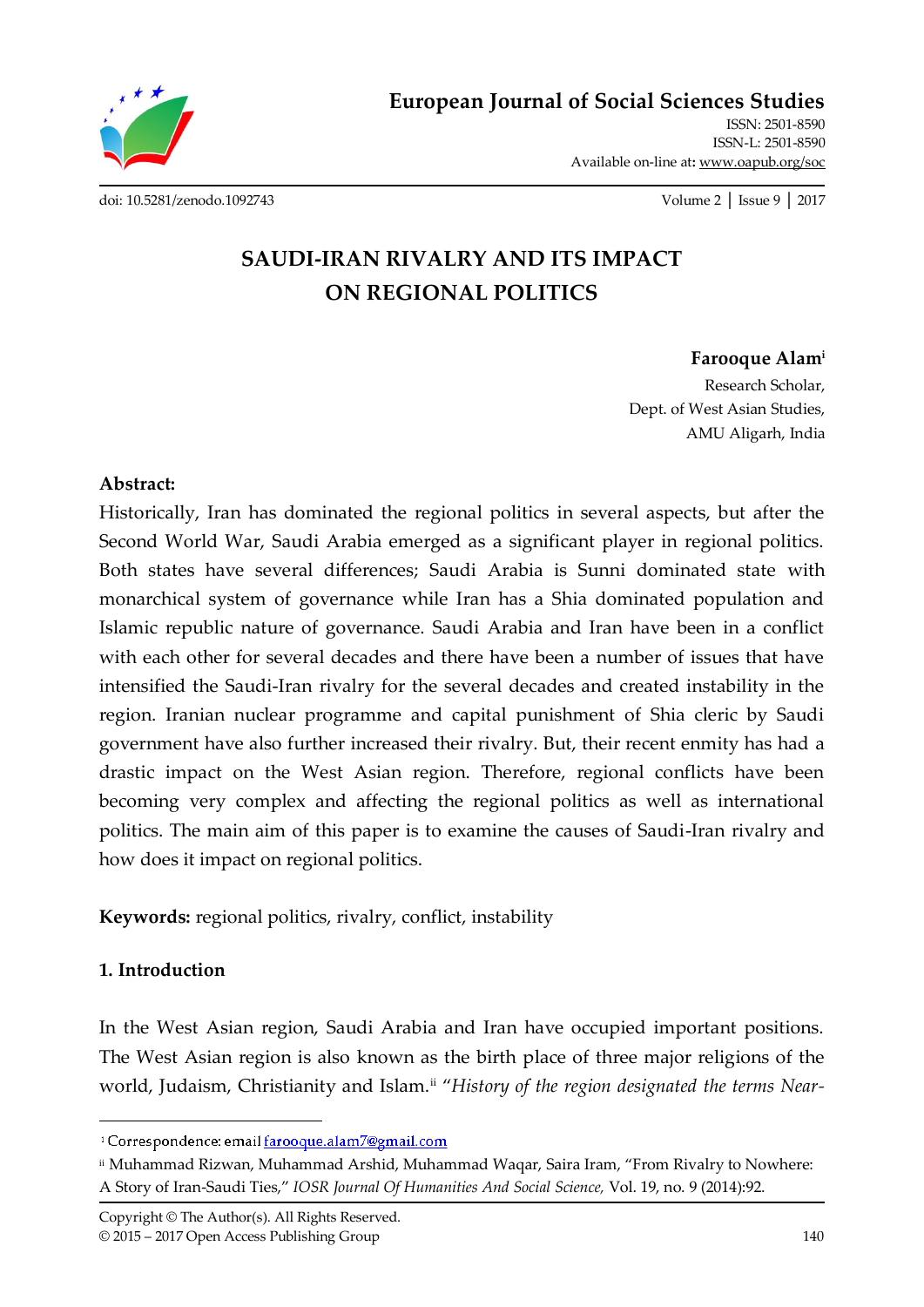### Farooque Alam SAUDI-IRAN RIVALRY AND ITS IMPACT ON REGIONAL POLITICS

*East and Middle-East, referring two different regions. The Near East representing the Balkans and the Ottoman Empire, while the Middle East covered Iran, Afghanistan, Turkestan and the Caucasus*.'iii After the First World War ended in 1918, the term Middle East became popular and gained acceptance and East, Eurocentric and West Asian region began to be referred by this term. The region had historically attracted travelers, intruders, and business men etc., given its geographic location and topography, alike. In the present time, the same region has become a hub of international politics and interventions, especially for the US. The boundaries of the region have been redefined and the animosity has escalated with each passing day. As the world was about to enter in to the 21<sup>st</sup> century, Middle East began to be referred as "Greater Middle East," comprising mostly Muslim nations of North Africa, Western Asia and Central Asia. But this term was not used commonly.iv

Nevertheless, Iran and Saudi Arabia are the two most powerful countries in the Middle Eastern region and have been so since the Second World War ended. Both have had a say in the regional politics and have tried to dominate it. Saudi Arabia since its inception has had a monarchial system of governance. The supreme authority of the country is its King and the council of ministers is appointed by him. Freedom of expression and speech is limited to the extent where it does not collide with the doctrines it has set. Iran, on the other hand, was ruled by a dictator until the success of the Islamic revolution of 1979, whose overthrow paved way for another theocracy, however, with a twinge of democracy as the leader of the country is chosen via elections. However, the supreme leader of the country known as the Ayatollah is the highest authority in the country and can't be challenged. Freedom of speech and expression in Iran is also limited to the same extent where it does not clash with the guidelines set by the State. Nonetheless, both the states have been engaged in a conflict to dominate the region. The equation between the states changed particularly after Islamic revolution in Iran.

## **2. Roots of Saudi-Iran Rivalry**

The Iranian revolution led to the overthrow of a pro-western government bringing the revolutionaries to power. They were further propagating the need to export the revolution which threatened the other neighbouring sheikhdoms, in particular Saudi Arabia. '*Tehran began backing Shia militias and parties abroad, and Riyadh - concerned at the growing influence of a newly-strident Iran - strengthened links to other Sunni governments,* 

iii Ibid, p.9.

iv Middle East, "Land (Scholastic.Com)", accessed on, 12-02-2017, available at: [www.Scholastic.com/teachers/article/middle-east-land](http://www.scholastic.com/teachers/article/middle-east-land)

European Journal of Social Sciences Studies - Volume 2 | Issue 9 | 2017 141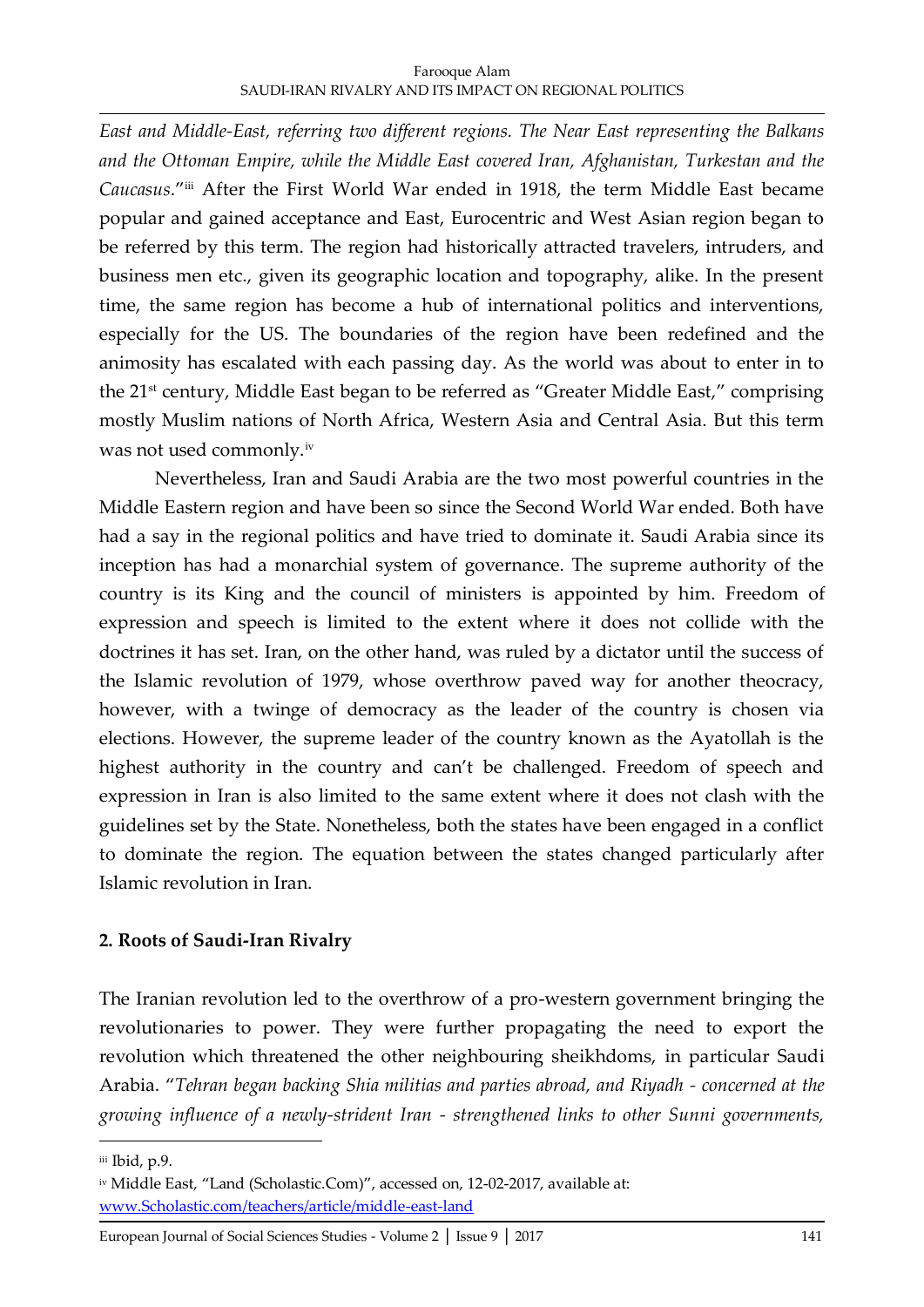including the formation of the Gulf Co-operation Council."v During the 1980's, tensions between Saudi and Iran escalated and '*Saudi Arabia backed Iraq's Saddam Hussein, and after clashes at the hajj in 1987 killed hundreds of Iranian pilgrims, Saudi Arabia suspended diplomatic ties for three years. Another key milestone was the US-led 2003 invasion of Iraq, when the overthrow of Saddam Hussein saw a Shia-led government come to power in Riyadh's neighbour. The Arab Spring saw Iran support its ally, Syrian President Bashar al-Assad, with*  the Saudis backing the opposition when popular protests turned into civil war."<sup>vi</sup> Nevertheless, the clash of ideologies along with different sectarian affiliations led to division between the two, although, they had managed to overcome their differences after the Iraqi invasion of Kuwait, however, the civilian uprising again changed the equation between the two impacting the regional politics heavily.

The enmity between the two reached to its zenith after Iran relentlessly worked towards the exportation of its indigenous revolution to its neighbouring countries. Iran-Iraq war was one such instance where the two countries had come head to head, though, indirectly. Iran was engaged in a direct confrontation with Iraq and the later was receiving all the necessary help from Saudi Arabia. Although, the war ended in a stalemate, however, it took a while for both the countries to mend their fences with each other.

A positive change began to be witnessed when in August 1990, Iraq invaded Kuwait, and Saudi and Iran both found themselves on the same platform of condemning the Iraqi aggression. A little later, diplomatic channels opened between them and soon highest state officials began paying visits to each other's country. Nevertheless, the relations between the two again started to change when the US invaded Iraq, which saw the country's Shia majority coming to power. Iran began to exploit the opportunity and in a very less time, Iran created hegemony over Iraq.

Iran's intervention in Iraq did not go unnoticed in Saudi Arabia. And when the US withdrew from Iraq, the sectarian animosity became increasingly intense. '*In subsequent years, two fundamental regional shifts had a cascading effect on overall Saudi-Iran relations: the U.S. war on terrorism following the 9/11 attacks, and the Arab uprisings in 2011."vii* It had resulted in two major changes in the Middle East in which '*the former removed Iraq as a major power in the Middle East, the latter destabilized Syria and Egypt—two* 

<sup>v</sup> Thom Poole, 'Iran and Saudi Arabia's great rivalry explained,' *BBC News*, January 4, 2016, accessed on February 15, 2017, retrieved from<http://www.bbc.com/news/world-middle-east-35221569> vi Ibid.

vii Helia Ighani, 'Managing the Saudi-Iran Rivalry,' *Council on Foreign Relations: Center for Preventive Action*, October 25, 2016, accessed on February 3, 2017, retrieved from

[http://www.cfr.org/content/publications/attachments/Workshop\\_Report\\_CPA\\_Saudi\\_Iran\\_Rivalry\\_OR.p](http://www.cfr.org/content/publications/attachments/Workshop_Report_CPA_Saudi_Iran_Rivalry_OR.pdf) [df](http://www.cfr.org/content/publications/attachments/Workshop_Report_CPA_Saudi_Iran_Rivalry_OR.pdf)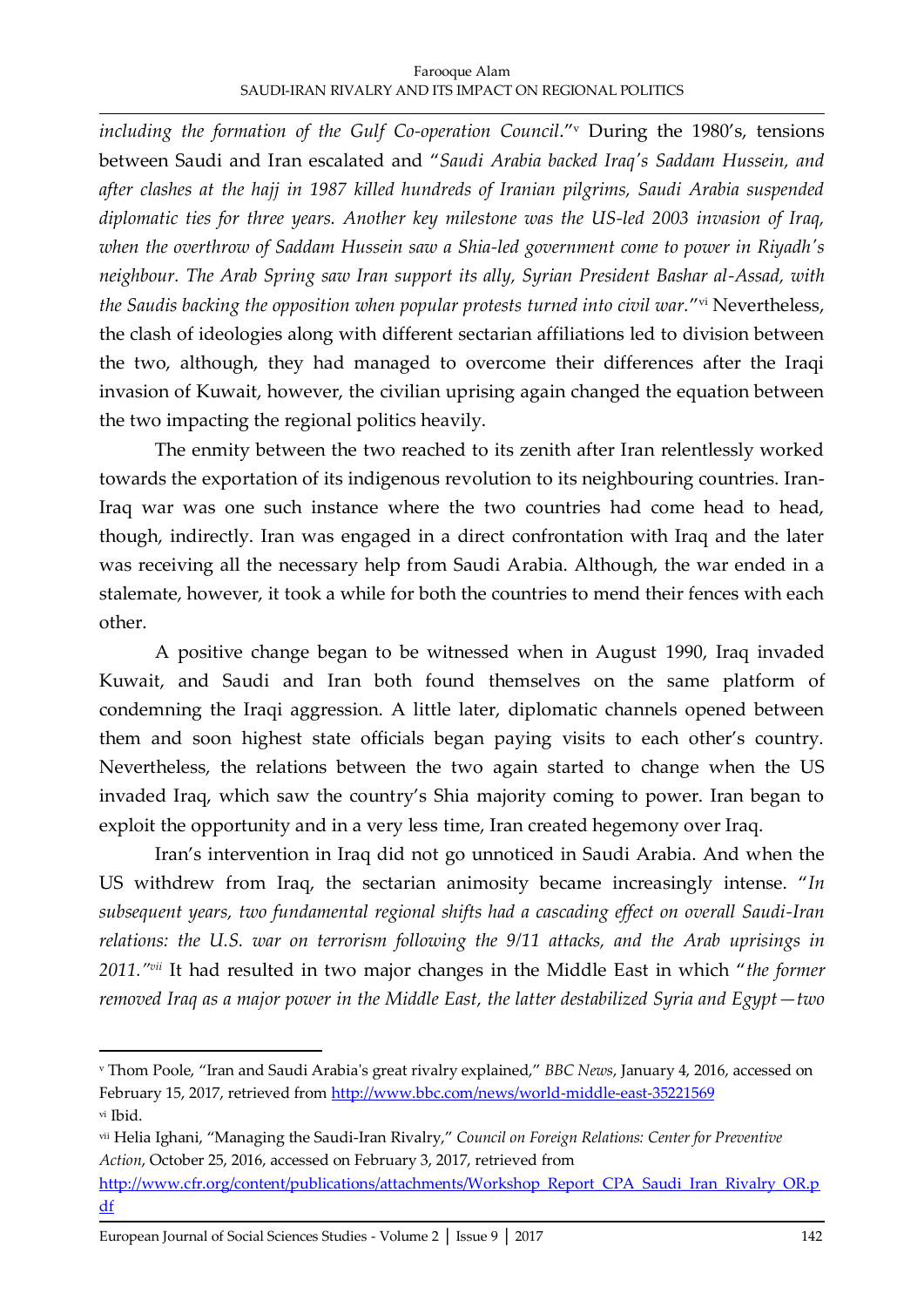*historical Arab stalwarts….the elimination of these three major regional powers intensified the*  rivalry between Saudi Arabia and Iran."<sup>viii</sup> Nevertheless, the war in Syria proved to be the most important factor which intensified the rivalry between the two to such a level from where there seems to be no reversion.

## **3. Iran and Saudi after the Syrian Uprising**

Tensions between the two countries escalated further as the war in Syria intensified endangering a region that had already been a hotbed of animosities for decades. And as the war acquired the shape of sectarian violence, an escalating competition for influence and dominance of the Middle East began. '*That rivalry goes far beyond just words, with both countries backing militant groups and proxy forces throughout the region, particularly in Syria. Their competition is a major driver of conflict in the Middle East, including the growing violence along Sunni-Shia lines*.'ix

Saudi began to support the rebels against Bashar al-Assad. Iran, on the other hand, involved itself directly in the Syrian war and sent its armies to fight against what it thought was aggression and terrorism. Soon different organizations in-behalf of Bashar participated in the war supported by Iran. Bashar had been emerging victorious in Syria with Iranian help. This started to set alarm bells ringing in Saudi circles. Furthermore, the rise of ISIS was a major setback for the Saudi's as there were allegations that Saudi had been channelizing money to the most vicious terrorist organization. This further strengthened the Iranian position internationally as it waged a war against the organization while fighting against the Syrian rebels at the same time.

Furthermore, Iran had been reeling under severe sanctions, which had crippled its economy, slapped against it after Iran failed to come to common terms with the west soon after the success of Islamic revolution. Their fight against ISIS terrorists helped their image to improve and their stature began to internationally. This culminated in the signing of nuclear deal with the US which was something highly unthinkable of a few years back and '*crippling economic sanctions on Iran … [were] lifted."<sup>x</sup>* The nuclear deal paved way for "Washington and Tehran to de-conflict their interests in the region."xi It

 $\overline{\phantom{a}}$ 

<http://www.vox.com/2016/1/4/10708682/sunni-shia-iran-saudi-arabia-war>

viii Ibid

<sup>&</sup>lt;sup>ix</sup> Max Fisher, "The cold war between Saudi Arabia and Iran that's tearing apart the Middle East, explained,' *Vox News,* January 4, 2016, accessed January 15, 2017, retrieved from

<sup>x</sup> BBC News, 'Iran nuclear deal: Key details,' *BBC News*, January 16, 2016, accessed on February 3, 2017, retrieved fro[m http://www.bbc.com/news/world-middle-east-33521655](http://www.bbc.com/news/world-middle-east-33521655)

xi Navid Hassibi, 'The Top 5 Reasons to Sign a Nuclear Deal with Iran,' *The National Interest*, November 20, 2014, accessed on February 15, 2017, retrieved from

<http://nationalinterest.org/feature/the-top-5-reasons-sign-nuclear-deal-iran-11705>

European Journal of Social Sciences Studies - Volume 2 │ Issue 9 │ 2017 143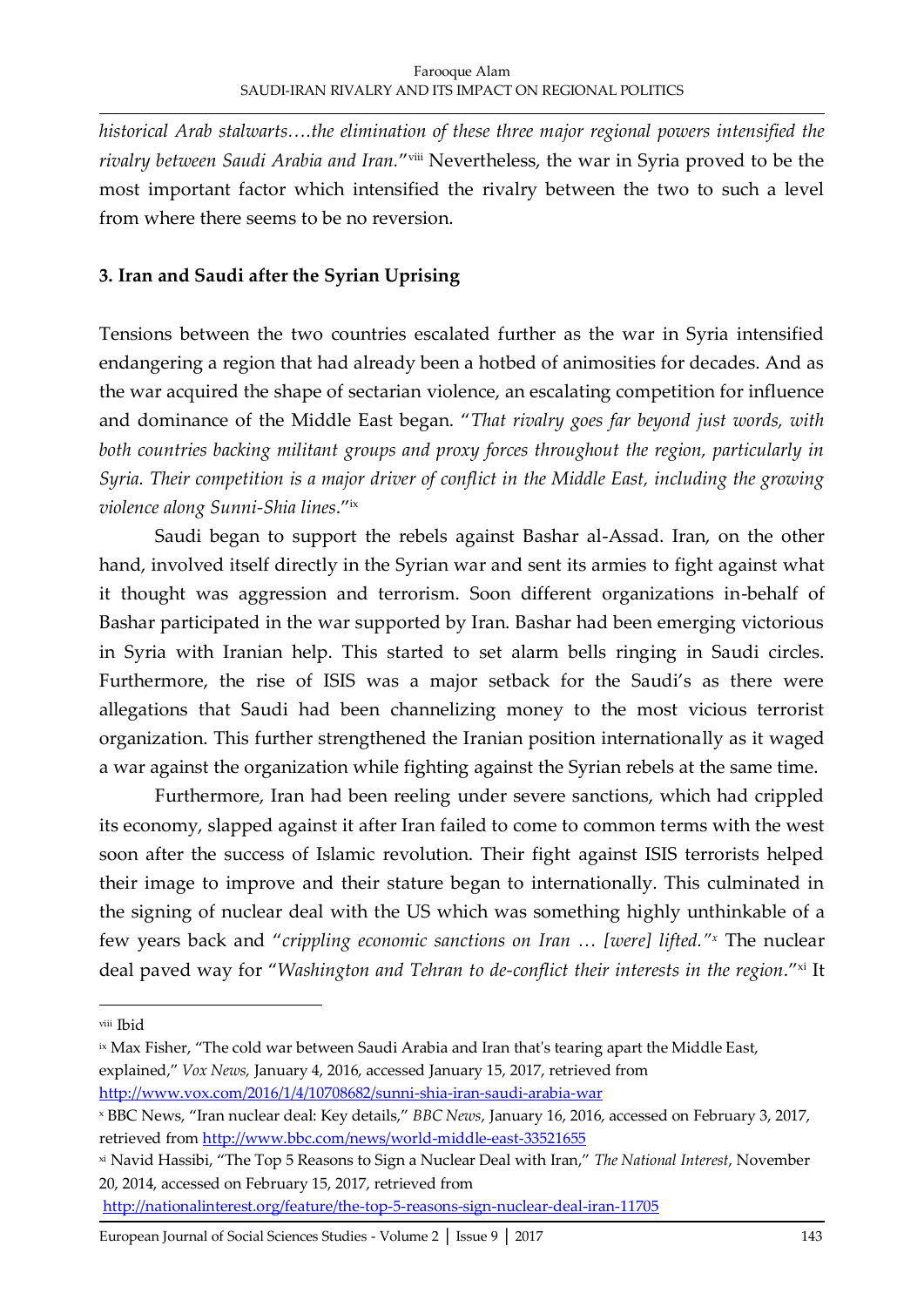was further speculated that '*could pave the way for the broader de-conflicting of regional interests, which could in turn lead to a form of sustained détente between the two."xii* Additionally,

*"Iranian negotiators understood well what's been driving the U.S. president, and they have used the prospect of becoming "a friend" as their best bargaining card. For over a year now in small private conversations and strolls, they have been painting rosy pictures of Iranian-American cooperation. The Iranian list of possibilities goes to most of Washington's principal worries about the broad Middle East. They would step up their fighting alongside Iraqi troops to combat the so-called Islamic State (ISIS or ISIL) in central Iraq. And they would do much more in Syria to go after the headquarters and main forces that ISIS has there. They spoke of finding "solutions" to the civil war in Yemen between Sunnis and Iran-backed Shiites. They raised hopes of forging better relations with America's "partners" in the Gulf. They pressed the idea of renewing the cooperation they once had with the U.S. fighting the Taliban at the beginning of the Afghan war*'. xiii

These developments in began to be seen as threatening developments by the Saudi's. '*A nuclear deal with Tehran, from the Saudi perspective, means two things: Iran will have the ability to improve its economic standing, and the capability to create a nuclear weapon since the deal will only take effect for a relatively short period of time, 15 years, and will not destroy Iran's technical capabilities to maintain a nuclear programme. Both results would*  strengthen Iran and its allies in the region."xiv On the issue of nuclear deal, additionally, Saudi was left friendless.

*"The Saudis have no allies in American politics to rally against the Obama Administration, and no desire to set themselves against the other international powers who signed the agreement, including their security partners France and Great Britain, their fellow oil producer Russia, and their major oil customer China. . . . [Saudi's] have a more profound fear: that geopolitical trends in the Middle East are aligning against them, threatening both their regional stature and their domestic security. The Saudis see an* 

xii Ibid.

xiii Leslie H. Gelb, 'The Real Reason Obama Did the Iran Deal,' *The Daily Beast*, July 14, 2015, accessed on February 15, 2017, retrieved from [http://www.thedailybeast.com/articles/2015/07/14/the-iran-deal-s](http://www.thedailybeast.com/articles/2015/07/14/the-iran-deal-s-missing-ingredient.html)[missing-ingredient.html](http://www.thedailybeast.com/articles/2015/07/14/the-iran-deal-s-missing-ingredient.html)

xiv Al Jazeera, 'Why Saudi Arabia and Israel oppose Iran nuclear deal,' *Al Jazeera*, April 14, 2015, accessed on January 15, 2017, retrieved fro[m http://www.aljazeera.com/news/2015/04/saudi-arabia-israel-oppose](http://www.aljazeera.com/news/2015/04/saudi-arabia-israel-oppose-iran-nuclear-deal-150401061906177.html)[iran-nuclear-deal-150401061906177.html](http://www.aljazeera.com/news/2015/04/saudi-arabia-israel-oppose-iran-nuclear-deal-150401061906177.html)

European Journal of Social Sciences Studies - Volume 2 │ Issue 9 │ 2017 144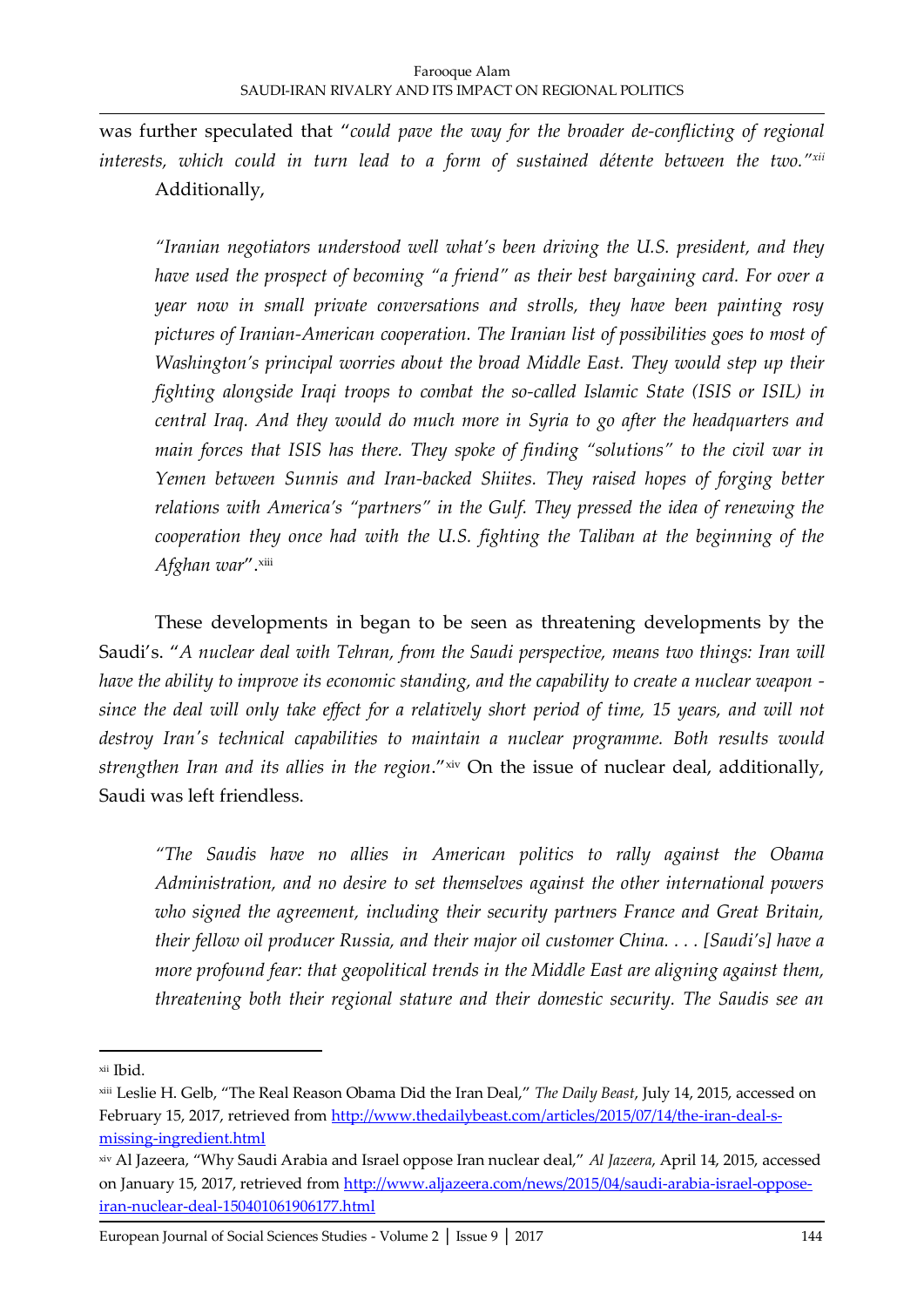*Iran that is dominant in Iraq and Lebanon, holding onto its ally in Syria, and now forging a new relationship with Washington—a rival, in short, without any obstacles to regional dominance, and one further emboldened to encourage Shiite populations in the Gulf monarchies, including Saudi Arabia, to oppose their Sunni rulers". xv*

Furthermore, Saudi Arabia's position started to weaken. The war in Yemen waged by the Saudi's against Houthis [Zaidi Shias] was seen nothing more than their frustration and failure in the Middle East against Iran. Saudi was losing influence in the Fertile Crescent that began tell-upon their position internationally. '*Saudi Arabia is losing influence throughout the Fertile Crescent to its rival Iran. While Riyadh's position versus Tehran has been in decline for some time, the trend is accelerating. Saudi setbacks are partly due to factors outside its control, but also due to inherent weaknesses in Saudi capacities."xvi*

# **4. Impact on Regional Politics**

 $\overline{a}$ 

'*The escalating rift between predominantly Sunni Saudi Arabia and mostly Shiite Iran now threatens to increase sectarian tensions, as well as make conflicts in the region even more*  convoluted and intractable."<sup>xvii</sup> Saudi and Iranian rivalry had impacted the Middle Eastern politics in every way. The most disastrous impact of the rivalry was the way the region was divided into factions. Although, factions in the Middle East had existed in the past as well, for instance the communist bloc, liberal bloc, Islamist bloc etc. however, after the rivalry reached to new heights, sectarianism began to rear its ugly head in the region. The impact was felt all around Asia and in one of the incidents:

'*The arrest of an Iranian official in Afghanistan in late August for "recruiting Afghan Shiite fighters and sending them to Syria" illustrates how the Middle East's Sunni-Shia battle for dominance has found renewed fervor in South Asia. The Iranian official, Qurban Ghalambor is a representative of Iran Supreme Leader Ali Khamenei's office. Afghan officials say Iran has created a new brigade of Afghan and Pakistani fighters led* 

<http://www.newyorker.com/news/news-desk/why-the-iran-deal-scares-saudi-arabia>

[http://www.huffingtonpost.com/entry/saudi-iran-relations-feud\\_us\\_568ebf91e4b0cad15e63edb0](http://www.huffingtonpost.com/entry/saudi-iran-relations-feud_us_568ebf91e4b0cad15e63edb0)

European Journal of Social Sciences Studies - Volume 2 │ Issue 9 │ 2017 145

xvF. Gregory Gause, 'WHY THE IRAN DEAL SCARES SAUDI ARABIA,' *The New Yorker*, November 26, 2013, accessed on January 31, 2017, retrieved from

xvi Bruce Riedel, 'Saudi Arabia losing ground to Iran,' *Al Monitor,* November 6, 2016, accessed December 31, 2016, retrieved from

[http://www.al-monitor.com/pulse/originals/2016/11/saudi-arabia-lose-ground-iran-iraq-lebanon-aoun](http://www.al-monitor.com/pulse/originals/2016/11/saudi-arabia-lose-ground-iran-iraq-lebanon-aoun-irgc.html)[irgc.html](http://www.al-monitor.com/pulse/originals/2016/11/saudi-arabia-lose-ground-iran-iraq-lebanon-aoun-irgc.html)

xvii Nick Robins-Early, 'How The Latest Saudi-Iran Feud Will Impact The Entire Middle East,' *The World Post*, September 1, 2016, Accessed January 15, 2017, retrieved from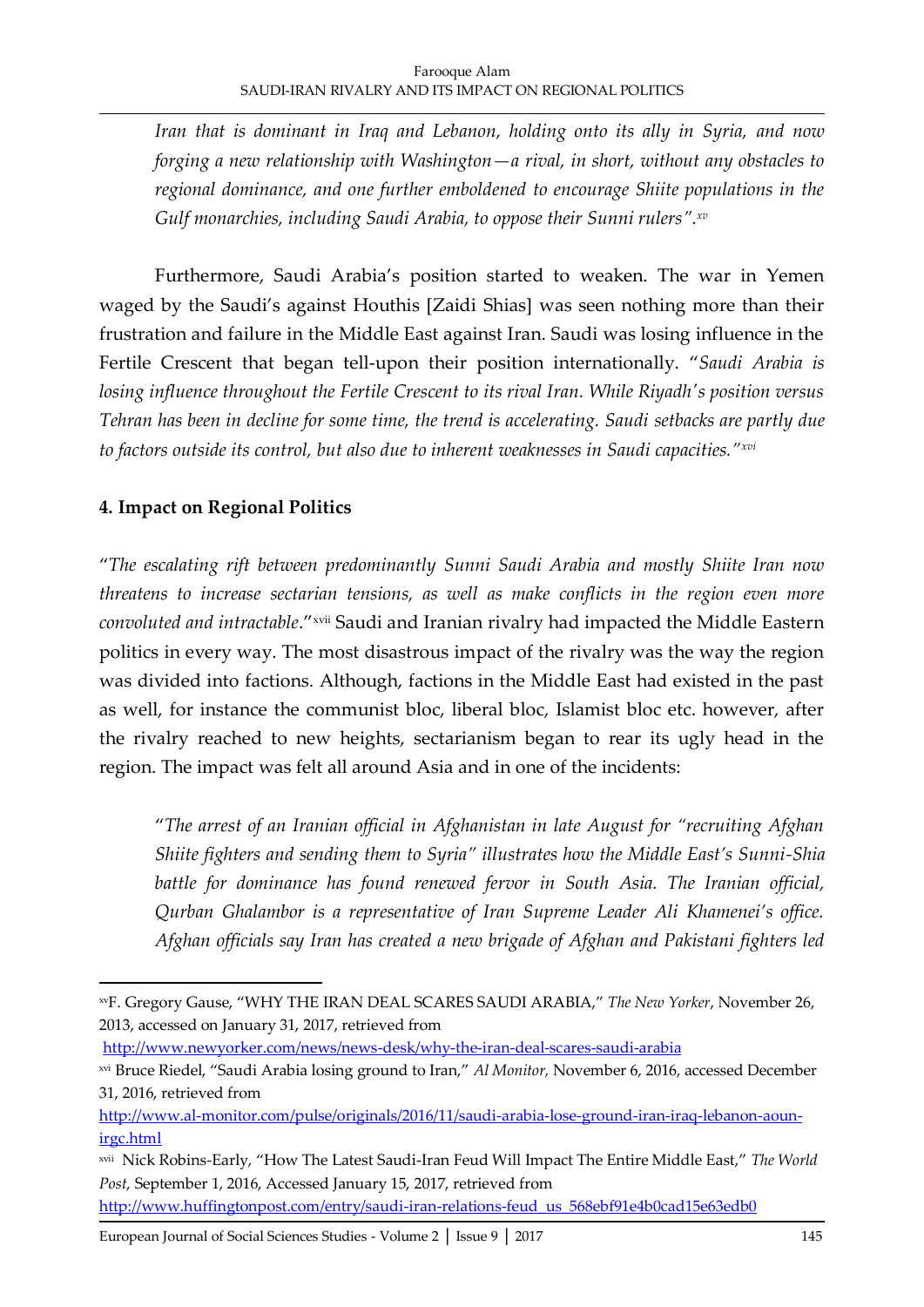*by the Iranian Revolutionary Guard Corps to help efforts to prop up Syrian dictator Bashar al-Assad". xviii* 

On the other hand, Iran and Saudi Arabia's ongoing proxy war also 'spread to northern Nigeria as evidenced by violent clashes between rival groups who follow the two main branches of Islam. Militants from the Izala Movement, who are backed by majority Sunni Saudi Arabia, attacked the Islamic Movement in Nigeria (IMN), which has ties to mainly Shia Iran."xix

Nevertheless, Iran and Saudi Arabia had been engaged in a tussle to emerge as the strongest contender in the region fighting for regional supremacy. West Asian region began to be dived into two blocs, pro-Saudi and pro-Iran. In 2015, Saudi Arabia announced to setup an Islamic Military Alliance to combat terrorism. According to many experts, the alliance was seen as a bulwark to stop the tide of Iranian influence although, '*not explicitly aimed at countering Iran, the coalition includes neither Tehran nor its*  allied government in Iraq."xx "Saudi Arabia's main regional rivals, Iran, were not included in the list, nor was the Shia-dominated government of Iraq or the embattled regime of Syria's Bashar al-Assad."xxi Furthermore, Saudi began to lose ground to Iran in Syria and Yemen. As for Iraq, Saudi had already lost its influence among both social and political circles.

An indirect confrontation took place between Iran and Saudi Arabia when the latter executed a Shia cleric Sheikh Nimr al-Nimr on charges of creating disturbance and terrorism in the country. Iranian '*protesters in Tehran attacked the Saudi embassy [and] ransacked and burn[t] it as Iran ignored or refused Saudi requests to protect the building. Saudi Arabia formally broke off diplomatic relations with Iran…saying it would cut commercial ties* 

xix The New Arab and Agencies, 'Saudi-Iranian rivalry stokes sectarian tensions in Nigeria,' *The New Arab,* November 6, 2016, accessed on February 28, 2017, retrieved from

[https://www.alaraby.co.uk/english/indepth/2016/11/6/saudi-iranian-rivalry-stokes-sectarian-tensions-in](https://www.alaraby.co.uk/english/indepth/2016/11/6/saudi-iranian-rivalry-stokes-sectarian-tensions-in-nigeria)[nigeria](https://www.alaraby.co.uk/english/indepth/2016/11/6/saudi-iranian-rivalry-stokes-sectarian-tensions-in-nigeria)

- xx Samia Nakhoul, William Maclean, 'Oman joins Saudi-led Islamic alliance: Gulf sources,' *Reuters,* December 28, 2016, accessed on January 26, 2017, retrieved from
- <http://www.reuters.com/article/us-saudi-oman-coalition-idUSKBN14H1L4>
- xxi Adam Withnall, "Saudi Arabia assembles 34 Muslim country coalition to fight 'terrorism' but there's no mention of Isis,' *The Independent,* About a Year Go, accessed on January 15, 2017, accessed on [http://www.independent.co.uk/news/world/middle-east/saudi-arabia-assembles-coalition-of-34-muslim](http://www.independent.co.uk/news/world/middle-east/saudi-arabia-assembles-coalition-of-34-muslim-countries-to-fight-terrorism-but-there-s-no-mention-of-a6773546.html)[countries-to-fight-terrorism-but-there-s-no-mention-of-a6773546.html](http://www.independent.co.uk/news/world/middle-east/saudi-arabia-assembles-coalition-of-34-muslim-countries-to-fight-terrorism-but-there-s-no-mention-of-a6773546.html)

xviii Abha Shankar, 'The Saudi-Iran Rivalry and Sectarian Strife in South Asia,' *The Diplomat*, October 6, 2016, accessed on January 25, 2017, retrieved from [http://thediplomat.com/2016/10/the-saudi-iran-rivalry](http://thediplomat.com/2016/10/the-saudi-iran-rivalry-and-sectarian-strife-in-south-asia/)[and-sectarian-strife-in-south-asia/](http://thediplomat.com/2016/10/the-saudi-iran-rivalry-and-sectarian-strife-in-south-asia/)

European Journal of Social Sciences Studies - Volume 2 │ Issue 9 │ 2017 146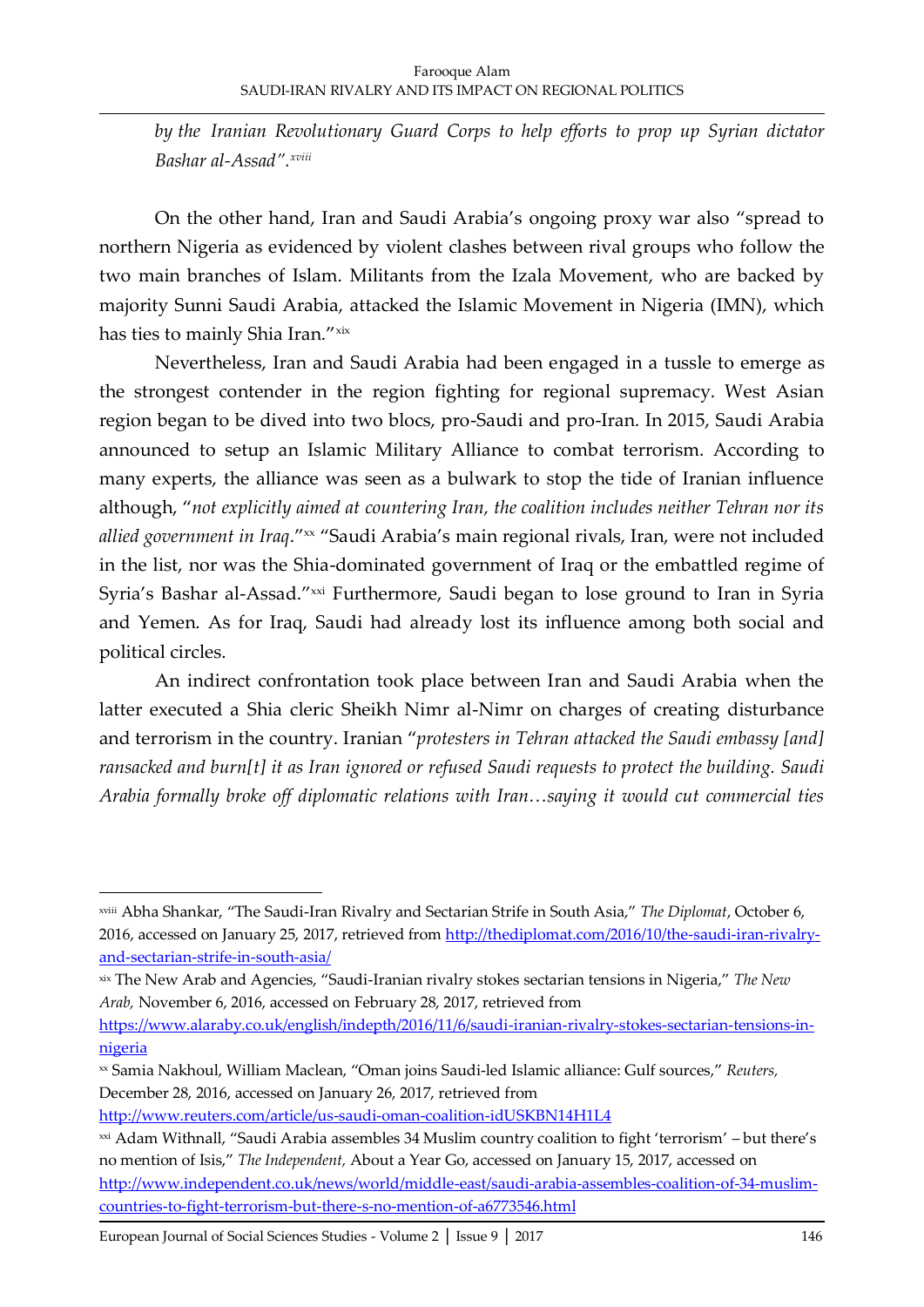and ban Saudi travel to Iran as well."<sup>xxii</sup> On the other hand, "...the wars in Syria and Yemen *can't be stopped without an agreement between Iran and Saudi Arabia. And now with those two powers refusing to speak to each other, the violence is likely to get worse."xxiii*

Nevertheless, '*Saudi Arabia and Iran see one another as enemies, and are locked in an escalating competition for influence and dominance of the Middle East. That rivalry goes far beyond just words, with both countries backing militant groups and proxy forces throughout the region, particularly in Syria. Their competition is a major driver of conflict in the Middle East,*  including the growing violence along Sunni-Shia lines.''<sup>xxiv</sup> Additionally, the rift between Saudi and Iran for influence ripped the Middle Eastern region apart since;

*"Saudi Arabia and Iran are waging a struggle for dominance that has turned much of the Middle East into their battlefield. Rather than fighting directly, they wield and in that way worsen the region's direst problems: dictatorship, militia violence and religious extremism. The history of their rivalry tracks — and helps to explain — the Middle East's disintegration, particularly the Sunni-Shiite sectarianism both powers have found useful to cultivate. It is a story in which the United States has been a supporting but constant player, most recently by backing the Saudi war in Yemen, which kills hundreds of civilians. These dynamics, scholars warn, point toward a future of civil wars, divided societies and unstable governments". xxv*

Nevertheless, according to one Middle Eastern expert, who doubted 'that any administration could reset the Middle East's power struggles' said; '*I do not think that the fundamental problem of the region…is something that either Mr. Trump [President Elect] or Mrs. Clinton could do that much about."xxvi*

## **5. Conclusion**

Saudi Arabia and Iran have been two dominant regional powers in the Middle Eastern region. Both enjoyed cordial relationship prior to the 1979 Iranian revolution. Rift between the two began when Iran started to extend its influence in the region after its

<http://www.vox.com/2016/1/4/10708682/sunni-shia-iran-saudi-arabia-war>

<sup>&</sup>lt;sup>xxii</sup> Max Fisher, "The cold war between Saudi Arabia and Iran that's tearing apart the Middle East, explained,' Vox News, January 4, 2016, accessed on January 15, 2017, retrieved from

xxiii Op. cit. 17.

xxiv Ibid.

xxv MAX FISHER, 'How the Iranian-Saudi Proxy Struggle Tore Apart the Middle East,' *The New York Times,* November 19, 2016, accessed on 25 January, 2017, retrieved from

[https://www.nytimes.com/2016/11/20/world/middleeast/iran-saudi-proxy-war.html?\\_r=0](https://www.nytimes.com/2016/11/20/world/middleeast/iran-saudi-proxy-war.html?_r=0) xxvi Ibid.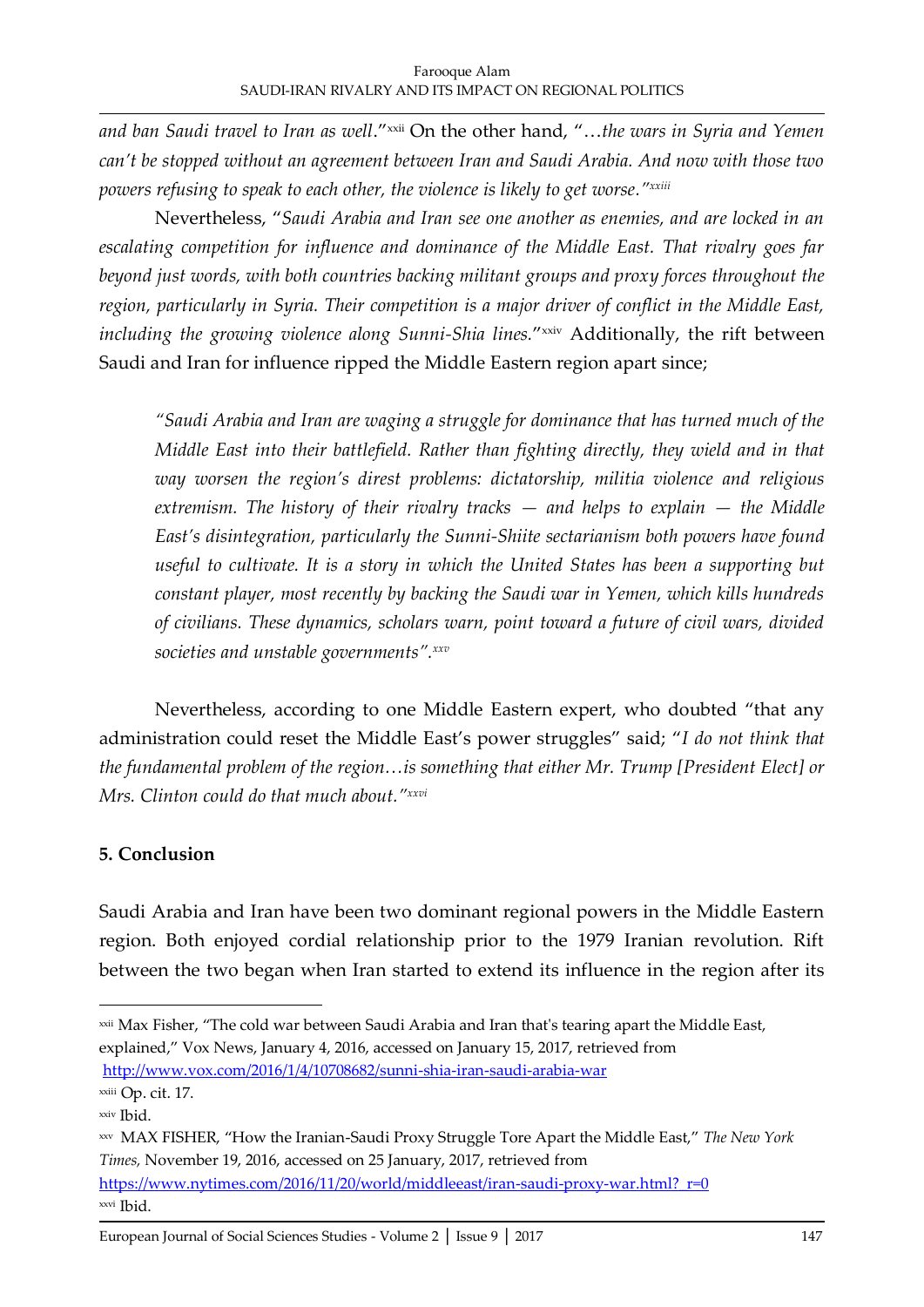### Farooque Alam SAUDI-IRAN RIVALRY AND ITS IMPACT ON REGIONAL POLITICS

rebirth as Islamic republic. The rift took a toll on the region as it got plunged in to conflicts. First was the Iran-Iraq war in which Saudi opposed Iran and supported Iraq. However, after the war with Iraq ended, and Iraq trying to occupy Kuwait two years later, Iran and Saudi tried to mend fences with each other. Relationship began to improve, however, after the US led coalition's invasion of Iraq, the equations were disturbed again as the new Iraq emerged as a new Middle Eastern ally of Iran. Nevertheless, Iran and Saudi again found themselves head to head with each other as the civilian uprising in Syria began and both found themselves supporting the opposites. Iran emerged as an important player in the regional politics since with its help Bashar al-Assad has managed to cling to power in Syria. However, the biggest jolt to Saudi Arabia came when its long standing ally, the US, sidelined Saudi and signed a nuclear deal with Iran which eventually led to Saudi Arabia's weakening of position in the region and internationally.